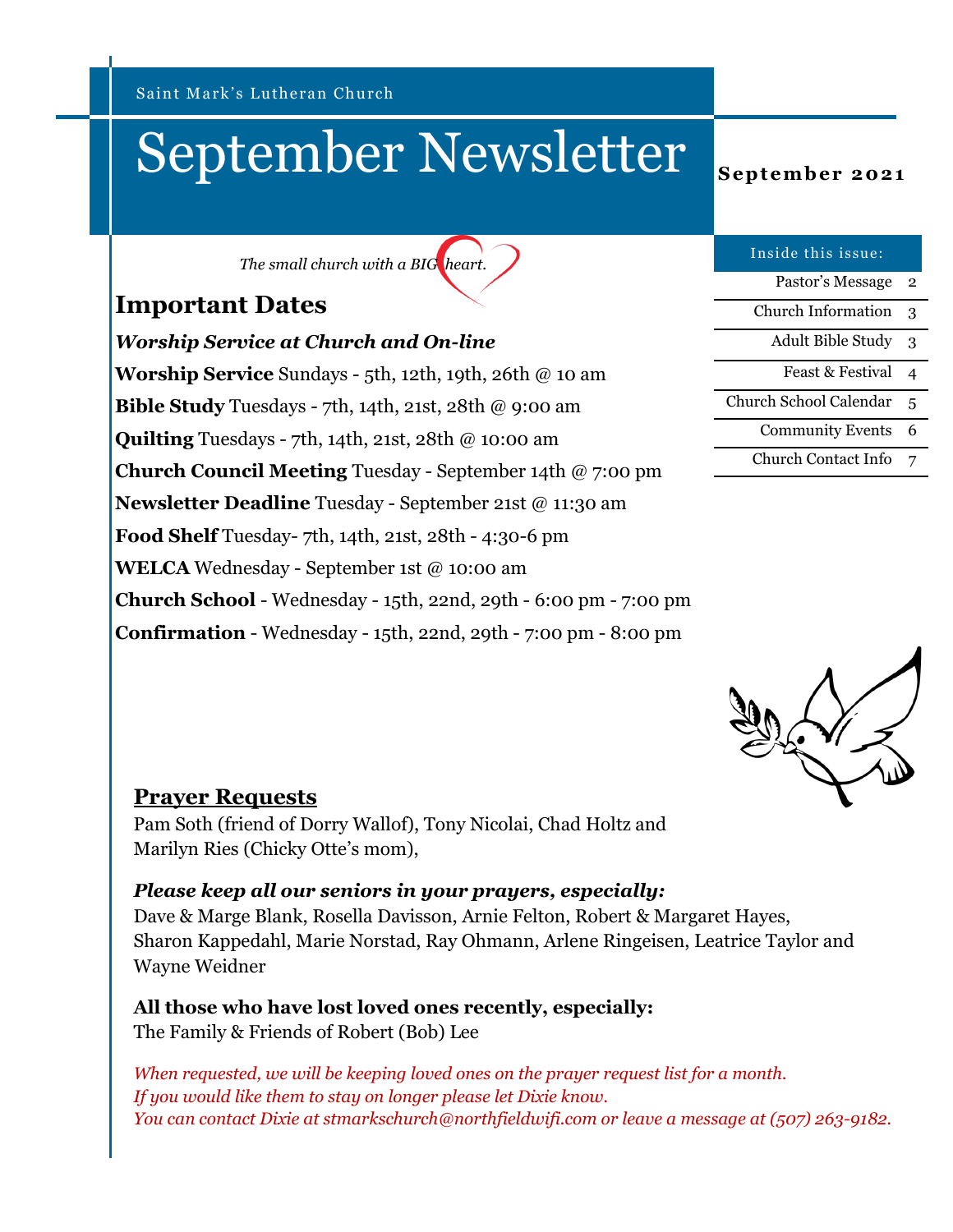### **Pastor's Message**

Greetings Saint Mark's,

As we move away from the hot summer days of camping, road trips, and hanging out by the lake, I think most of us are looking forward to cooler days and kids going back to school. This coming school year, our St. Mark's Board of Education has decided to resume in-person **Church School and Confirmation**. This is wonderful news and I know all of us are excited to have our kids come back and not only learn about Bible stories, but also about how God is active in their everyday lives.

At Saint Mark's, the health and safety of teachers and students are our number one priority. We will be abiding by CDC and MDH guidelines to ensure we are doing the best we can to create a safe space for our students and teachers. We are also following the Randolph Independent School District in terms of school closures and any future changes that may need to take place. Our hope is that things will continue to improve and we can continue to loosen our COVID-19 restrictions and guidelines. However, if things get worse, please understand that we may have to change accordingly as well.

I want to acknowledge and thank all of our students who tried and did the best they could under the circumstances this previous year. I know how hard it is to learn and teach online. I have a nine year old and having to help him is a full-time job. I also had to teach our 9th graders last year for confirmation and although it was better than not having confirmation at all, there was a lot that was lacking. I'm sure you all would agree, it's not the same as being in a room and interacting with one another. Again, I understand the frustration and anxiety that we went through this previous school year and I also understand the need for us to be safe and healthy.

Because we are resuming in-person Church School and Confirmation, **we are in need of teachers**. In order for us to teach our kids the stories of our faith, we need people who are willing to share their faith and people who are willing to walk with our young people. Now, you don't have to be an expert in the Bible but you do have to show up because your presence matters. **If you are interested in teaching Church School and/or Confirmation, please contact the church office by phone or email**.

If you are a parent or guardian and would like to register your child for Church School and or Confirmation, you can do so by clicking the links below. The link will take you to a Google Form where you can register your child. There is a fee for Church School and Confirmation. **For Church School the fee is \$20/child and a \$40 cap for a family**. **For Confirmation, the fee is \$10/student**. You can pay the fee on September 15th which is Registration Night or the first day of class which is September 22nd.

Lastly, we will have **First Communion** for students who were 5th graders last year (6th graders this school year). The First Communion class will be on **Wednesday, September 29th at 6:00PM**, and **First Communion and Bible Distribution will be Sunday, October 3rd** during our Sunday worship service at 10am. We are happy and excited that things are starting to open again and people are slowly starting to get back together.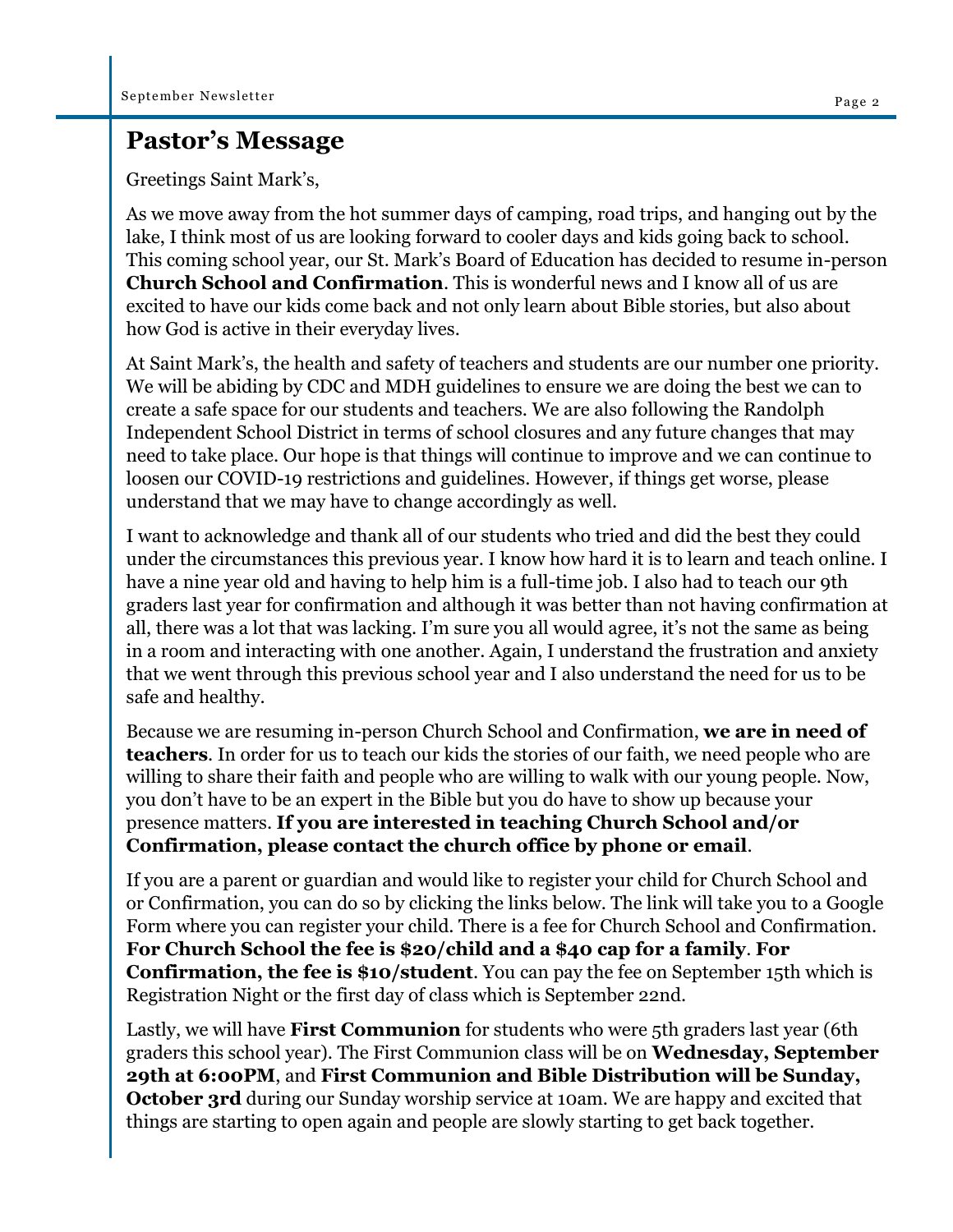### **Pastor's Message Continued**

I am excited for this upcoming school year and I hope the best for Saint Mark's, our wonderful town of Randolph, and our surrounding communities.

**To register for Church School (1st-6th graders)**: tinyurl.com/stmarkschurchschool

**To register for Confirmation (7th-9th graders)**: tinyurl.com/stmarksconfirmation2021

**To register for First Communion (6th Graders)**: tinyurl.com/stmarksfirstcommunion2021

God's Peace, Pastor Lue Moua

# *Church Information*

Our online giving is going to be changing from **GivePlus** to **Vanco Mobile**. There will be more information sent out soon about making the switch. You can continue to use the GivePlus app until September 30, 2021.

# *Bible Study Opportunities*

**Morning Adult Bible Studies**

Bible study will resume Tuesday, September 14, 2021 at 9 am. Please join us.



## **WELCA Info**



- **Next WELCA-**September 1, 2021 @ 10:00 am
- **Meeting** in the Green Room at Church
- **School Bags**  will be making school bags filled with supplies.
- **Bazaar** planning a scaled down version on November 27, 2021
- **Prayer Concerns**: Thankful for the rain we've had. Prayers for construction workers and those that are ill.

### **Ol' Country Bazaar Search**

WELCA is looking for some interested persons to help plan and organize the Bazaar. If you would like to help, please contact Kris Thomsen or you can leave you name and number with Dixie in the church office.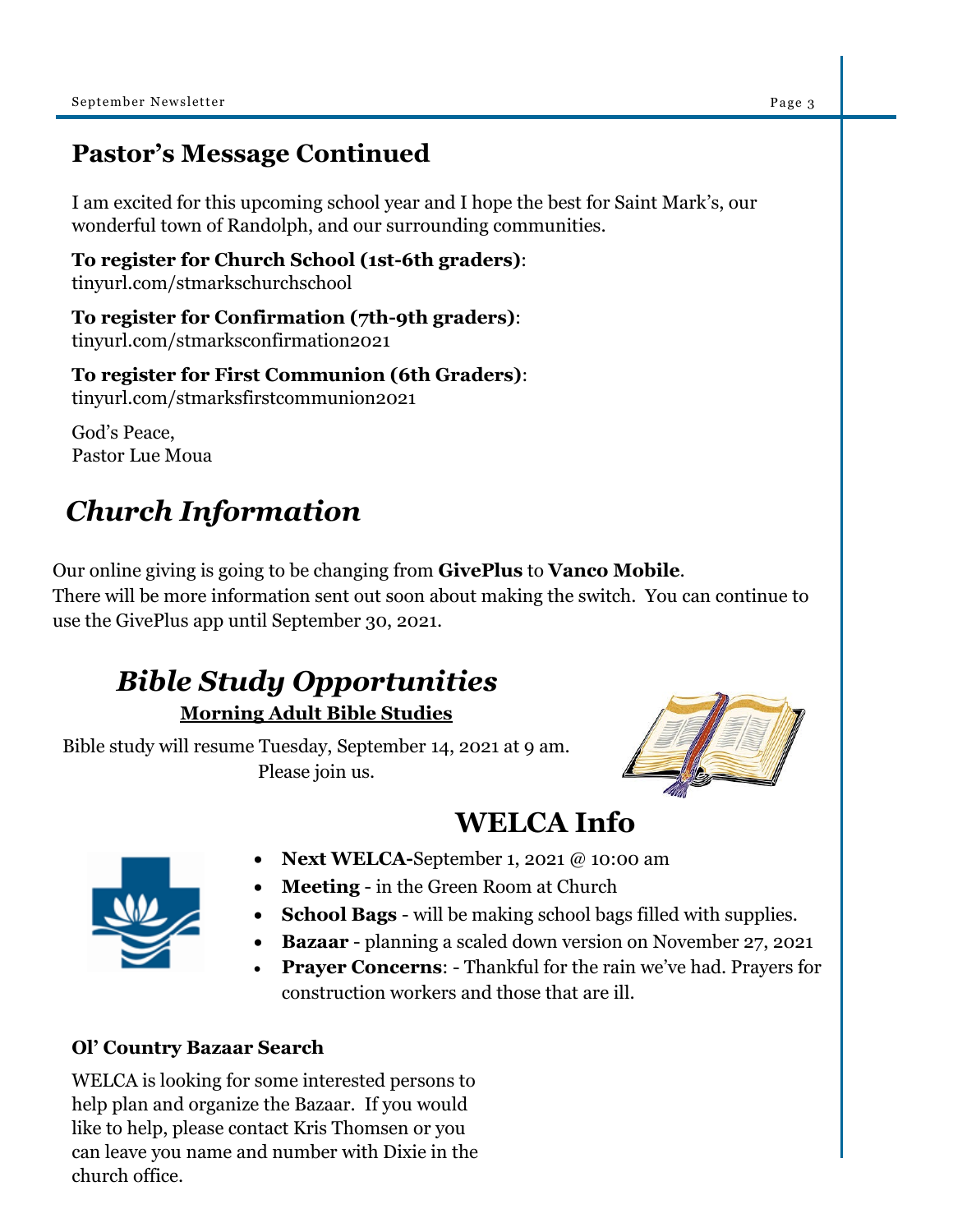





# *2021 Raffle Winners~*

- \$800 Laura Nelson
- \$500 Kate Ries
- \$250 Mark Gelhar
- \$250 Chico Krenik
- \$250 Karen Otte
- \$100 Dan Lee
- \$100 Ann Church
- \$100 Tom Devney
- \$100 Beth Bester
- \$100 Christa Bultman
- \$50 Sue Bresnahan
- \$50 Brooks Nicolai
- \$50 Sus Bresnahan
- \$50 Tara Dahlen
- \$50 Geri Weinhandl
- \$50 Emma Rechtzigel
- \$50 Lisa Chavis
- \$50 Marv Schaffer
- \$50 Nancy Hovel

# *Feast ~*

Served 369

- 200 presale tickets
- 158 day-of tickets
- 11 comp tickets
- 335 adult tickets
- 34 kids tickets

# *Festivities ~*

Raffle tickets \$12,000 Live auction \$22,625 Dunk tank \$65 Left over food \$655 Bounce house \$30 Meals & Misc. income \$5,826

Total gross income \$41,201 Expenses \$8,665 In-kind donations \$3,695 **Net income \$36,231**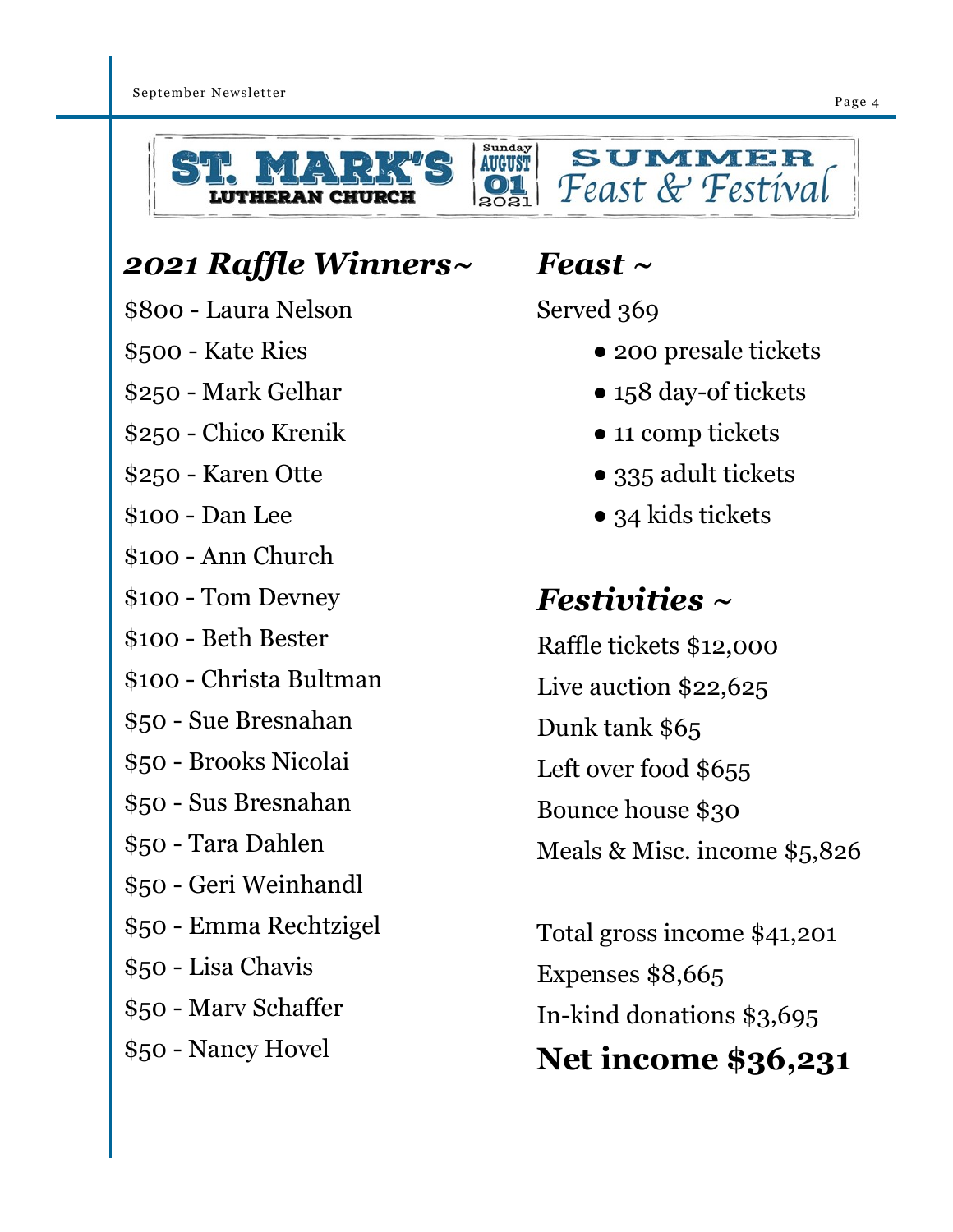### **2021-2022 Church School Calendar Wednesday Evenings 6pm-7pm**

**Confirmation 7pm-8pm**

#### **September**

15th-Registration/Kick off night 22nd -Class (Q1, week 1) 29th - Class (Q2, week2) \*\*6th graders 1st Communion class with Pastor **October**  \*\*3rd (Sunday)\*\* 6th graders make their 1st Communion 6th - Class (Q1, week 3) 13th - Class (Q1, week 4) \*\*20th - MEA Break No Class\*\* 27th - Class (Q1, week 5) **November**  3rd - Class (Q1, week 6)  $10th$  – Class (Q2, week 1) 17th - Class (Q2, week 2) \*\*24th - Thanksgiving Break\*\* **December**  1st - Class/practice (Q2, week3) \*8th - Program practice for all grades (Q2, week 5) \*\*15- Program practice for all grades (Q2, week 6) \*\*\*19th - Christmas Program\*\*\* \*\*\*Christmas Break Dec 22-Jan5th\*\* **January**  12th - (Q3, week 1) 19th - (Q3, week 2) 26th - (Q3, week 3) **February**   $2nd$  – Class (Q<sub>3</sub>, week 4) 9th - Class  $(Q_3, \text{ week } 5)$ 16th - Class (Q3, week 6) 23rd - Class (Q3, week 7) **March**  \*\* 2nd – Ash Wednesday Class ( Q4, week 1)  $9th$  – Class (Q4, week 2)  $16th$  – Class (Q4, week 3)  $23rd$  – Class ( Q4, week 4)  $30th$  – Class (Q4, week 5) **April**  6th- Class (Q4, week 6) 13th – Communion Workshop (5/6th graders only) 14th – Maundy Thursday – 1st Communion  $20th$  – Class (Q4, week 7) 27th - End of the year party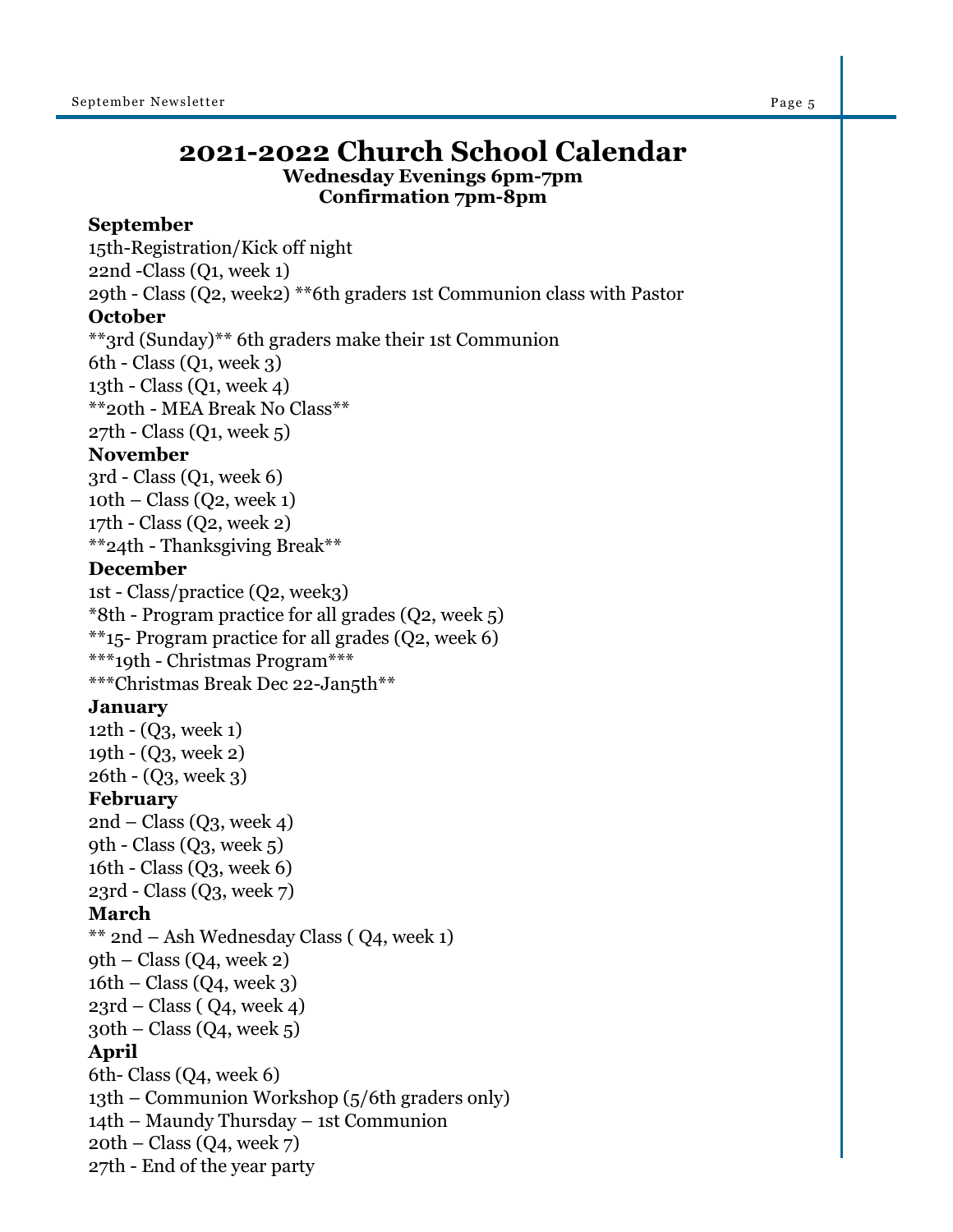### *Community Events*

### **Community Food Shelf**

Here at Saint Mark's Lutheran, we try our best to serve our neighbors. One of the many ways we help is by providing food to our local communities. Saint Mark's Lutheran would like to thank you for your generosity in supporting our food shelf.

If you know anyone that could benefit from receiving some extra food please let them know we're here to help.

### **1st, 2nd, 3rd & 4th Tuesdays 4:30 pm to 6:00 pm**

All cash donations are used to buy healthy perishable food items.



### **BLOOD DRIVE**

St. Mark's Church Blood Drive September 23rd between 1-7 pm Please sign-up online for an appointment at https://www.redcrossblood.org/give.html/donation-time Or call Red Cross @ 1-800-733-2767.

### **Blood Drive Volunteers Needed**

If you are able to help on Thursday, September 23rd, between 1-7 pm please call the church at (507) 263-9182 and leave a message or email **stmarkschurch@northfieldwifi.com**  or contact Beth Bester @ (651) 437-6972





### **2 Wheelchairs Available**

If you are in need of a wheelchair, for a day, a week, a month, or six months, we have 2 wheelchairs at church that you can borrow. Check with Dixie on availability.

*If you know of any events that we should add to Community Events, please contact Dixie at stmarkschurch@northfieldwifi.com or call (507) 263-9182 before the Newsletter deadline which is the 3rd Tuesday of the month by 11:30 am.*